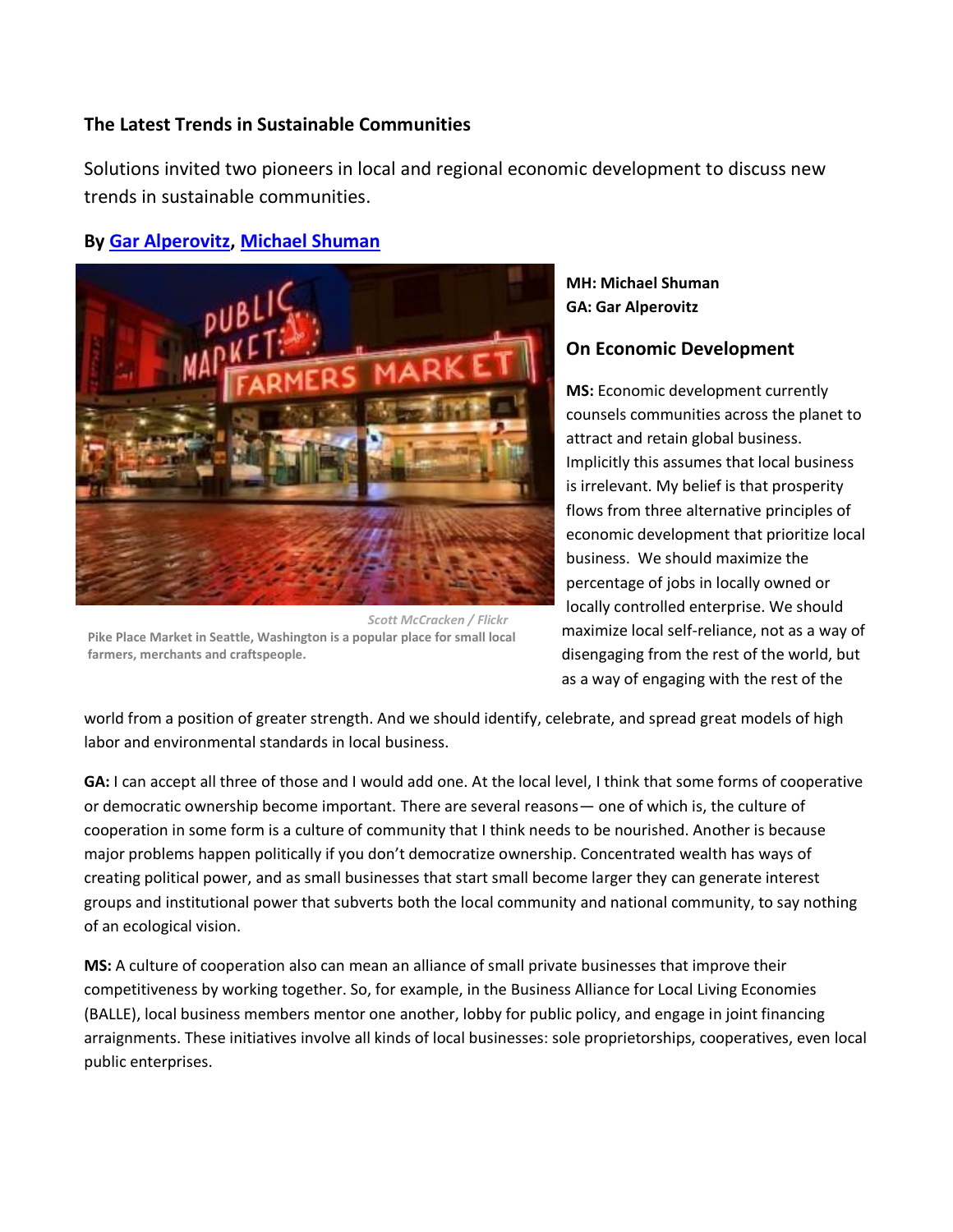**GA:** I'm very impressed with BALLE and I think that to the extent they can infuse environmental and community values and build alliances and networks of businesses that share principles of community and environmental sustainability I think it's a big plus. And they've also been very open to cooperatives, and very open to our effort to build up the Evergreen Cooperatives in Cleveland, so I think there's a natural alliance between BALLE and efforts to democratize ownership at all levels. It's the groups that are not interested in the BALLE operation that are simply trying to make money, have no interest in the environment, and are trying to cut costs, that are a cause for concern.

**MS:** It was one of your books, Rebuilding America (written with Jeff Faux), that first convinced me about the importance of local ownership as a way to improve environmental performance. If you have a community economy that depends on footloose global companies, any time you raise environmental labor standards it's very easy for these companies to flee and decimate a local economy. This gives them huge political leverage to thwart environmental progress. If you have a higher percentage of businesses that are locally owned and rooted, the local political sphere can raise environmental and labor standards with confidence that the existing businesses will adapt rather than flee.

**GA:** To the extent that you can give the mayor and city council an option that is not bribing some big corporation to come in temporarily before they run off to get the next bribe somewhere else, to the extent that you can give her that option of economic viability under local development, everybody gains—except the people trying to come in and get a special tax benefit that they don't deserve.

**MS:** A diversified economy with many kinds of locally owned businesses is also a recipe for more prosperity, which is necessary to address all kinds of other challenges—whether environmental restoration or retirement insecurity. Two interesting studies on this point were published in 2010. One in the Harvard Business Review was a regression analysis of more than a hundred municipalities that showed that per capita job growth was positively related to the presence of small businesses. Another study from Penn State a few months later showed that per capita income growth was correlated not just to small but also to locally owned businesses.

**GA:** In the Cleveland model—in which a sophisticated complex of worker-owned companies are supported in part by university and hospital procurement—small businesses in the region understand that they benefit from cooperative enterprises. My new book, What Then Must We Do?, suggests that what we need is a communitysustaining economy because if you don't have community at the local level, if people don't experience it in real terms culturally, politically, economically, it's impossible to envision having a larger community of the nation or the region or the state built on those values.

### **On Public Procurement and Banking**

**MS:** Equally important is not just local procurement power but local investment power. The bank of North Dakota is a really good model, almost a hundred years old. It's the only state-owned bank in the United States. Public ownership of the bank is a little bit of a misnomer, because it's mostly taking funds coming into the state from taxpayers or federal transfers and then putting it on deposit in local banks and credit unions scattered across the state. The result is that credit per capita in North Dakota is just about the highest in the country.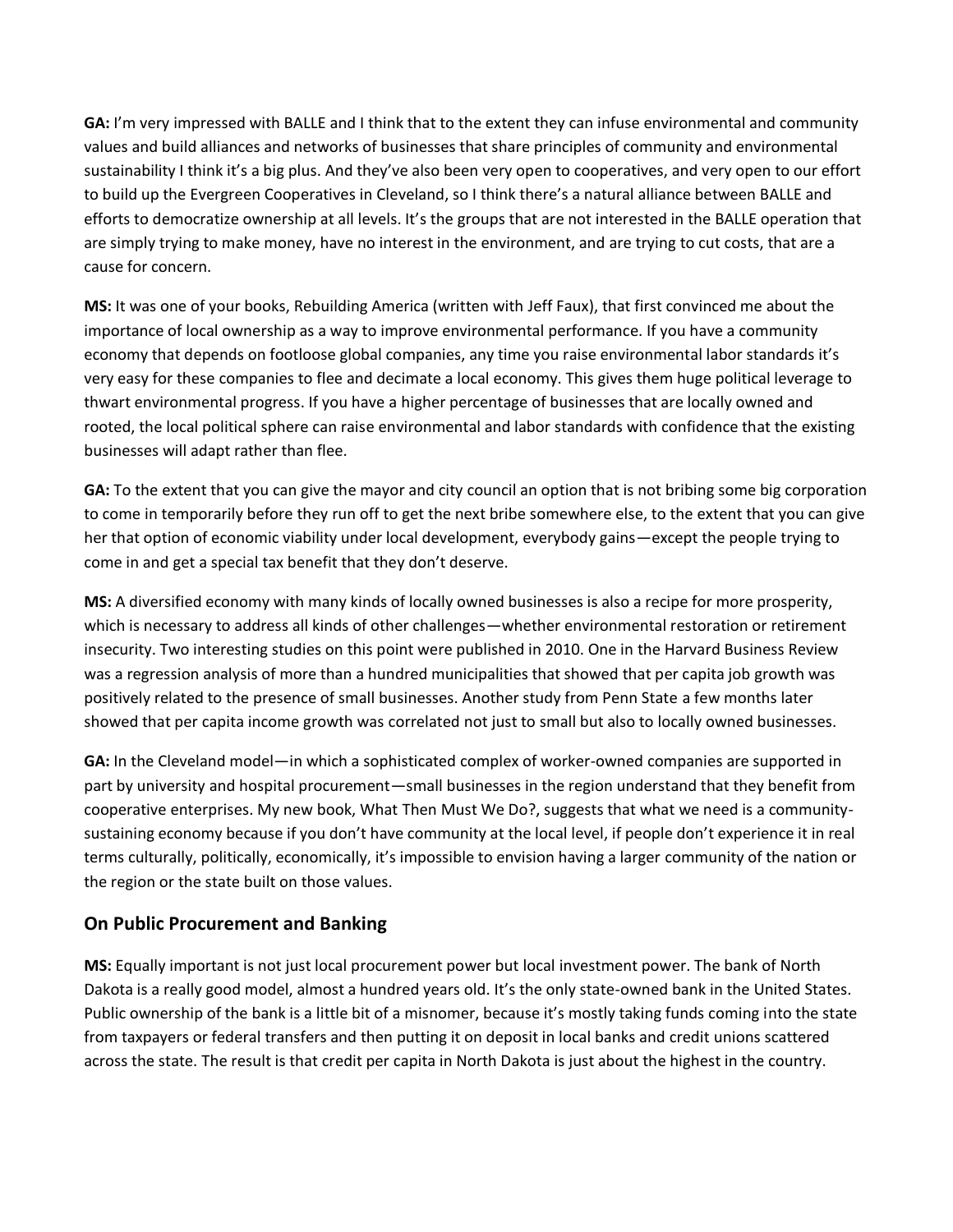

*[www.theworkingwold.org](http://www.theworkingwold.org/)*

The New Era Windows factory, Chicago, represents a broad movement to support worker-ownership in the face of growing hardships in the US.

**GA:** And you can take a second step, in that you can invest locally by depositing public tax receipts in local banks that invest in communities. And there are now some 20 states that have considered some legislation to establish public banks. The key questions are how do we get adequate capital into our communities? And how do we use public resources in a better way?

**MS:** Another challenge to the kind of public or institutional procurement you described in Cleveland and to state-owned banks in general is a whole raft of contrary federal laws, constitutional principles, and treaty obligations. This is where the political design of localization is really important. One of my favorite words is subsidiarity. We should do as much as we can locally unless there there's a good reason we can't, and then and only then do we act at a higher level. But we violated the principle by foolishly tying ourselves to the World Trade Organization and the North Atlantic Free Trade Agreement, which future courts might use to declare local procurement and local investment by public bodies to be illegal. We're going to have to do a lot of work to revise and democratize these trade principles.

**GA:** The average procurement officer in a large corporation or large hospital or university is used to dealing with certain vendors. To shift her priorities to a) localism, b) cooperative and small business localism, and c) long term community sustaining values is a very important process. The other thing that we need to consider is the issue of big corporations. What we've seen in many cities is that they have the power to dislocate entire communities when they leave. Unless we are also building a strategy and vision ultimately for large order structures that help sustain communities, we probably are going to lose out in many cases, because they have enormous power. What we're really talking about is building enough political power either to constrain them to a community sustaining vision, or in some cases, make them into public entities. I like to remind people that the old conservatives developed an entire theory of why big corporations often captured the regulatory agencies and they argued that if you broke them up, they would have the power to regroup. And so, some of the great conservative economists argued in those instances the only option was to make them into public utilities. And I think they were right, and we ought to incorporate that into our thinking about the longer term in order to stabilize community.

**MS:** As I was driving here I was just listening to a debate on the radio between a nominally conservative analyst and a nominally liberal one. The liberal one was talking about the virtues of federal stimulus on behalf of various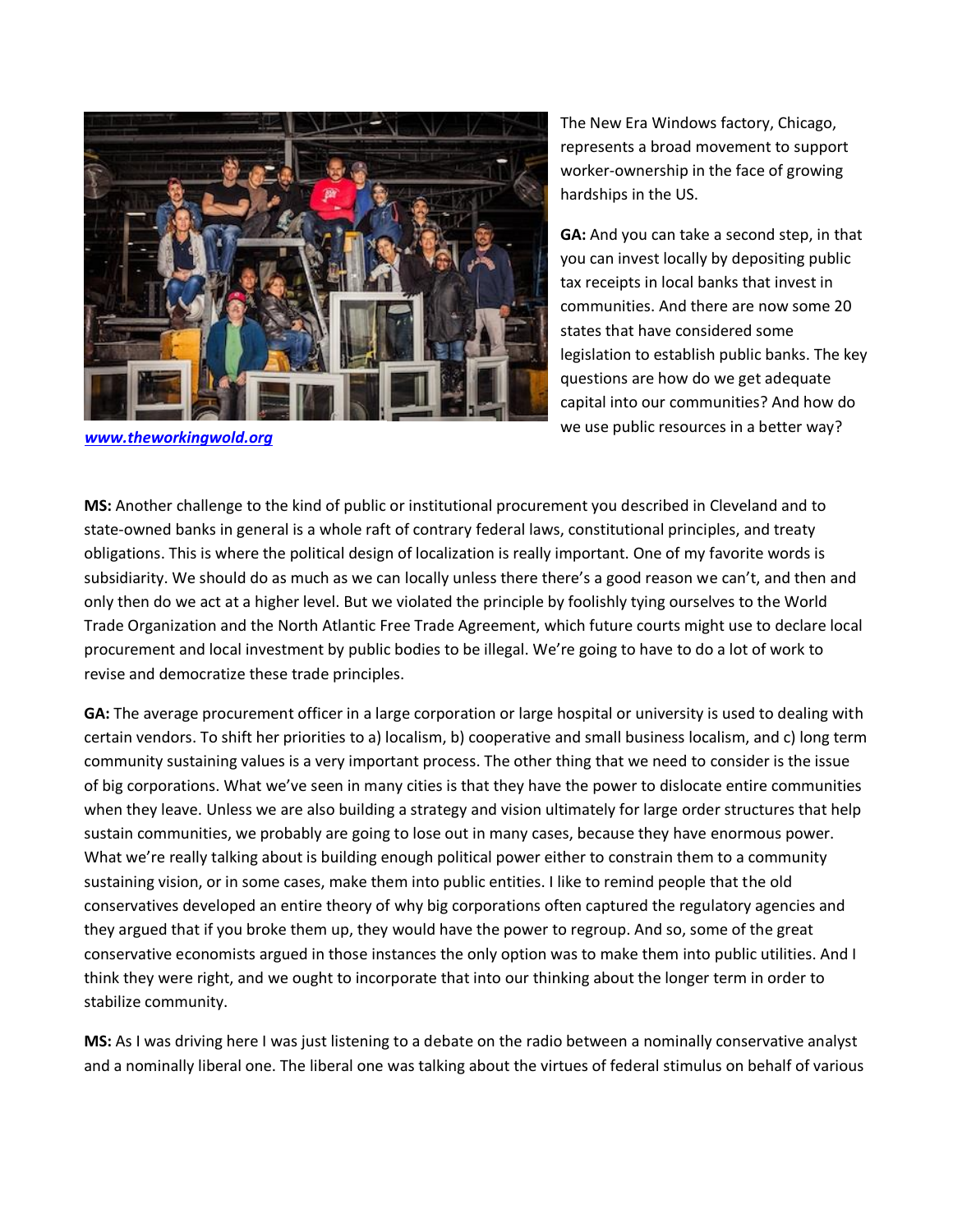big companies, while the conservative was arguing on behalf of breaking up the big banks as a way of insuring market power for communities. Our old political labels are now confusing and unhelpful.

**GA:** I think we are entering a very unusual era of political and economic crisis. Some people think of a crisis as a great collapse out of which will come a revolution, and others that the pendulum will swing and there will be a reform movement. I think we're into something that is quite distinct. I think the system is neither reforming nor collapsing. So it's a period of long decay, stagnation, and temporary reforms. Also it is a period for slow growth and development at the local level—either a new alternative will be developed or things will get worse. I'm moderately optimistic about a long reconstructive process as opposed to revolution on the one hand and reform on the other. The term I've been using is evolutionary reconstruction—the rebuilding and evolving of institutions over time, starting with community and then moving up to higher levels only when necessary.



#### *[www.theworkingwold.org](http://www.theworkingwold.org/)*

Sí Se Puede! (We Can Do It!) Women's Cooperative is an ecofriendly housecleaning business in Sunset Park, Brooklyn. Sí Se Puede is run and owned by recent immigrants interested in taking control of their own working lives.

### **On Local Investment**

**MS:** For me, the biggest systemic design questions concern capital—and not just banking capital. In the United States right now our banking assets are at about \$8 trillion but our securities assets are at \$30 trillion. So I am intensely interested in how we move long-term capital into local business. When I talk to audiences, I ask how many bank at a local bank or credit union, and most of the hands go up. When I ask them how many have at least 1% of their pension funds in a local business, maybe one hand stays up (and often that person is mistaken). The United States – and most industrialized countries—have set up long-term savings and pension systems that systematically overinvest in global companies and underinvest in competitive local business. About half of U.S. jobs are in small and medium scale businesses, so an efficient capital system would be allocating roughly half our long-term capital—\$15 trillion-—to them. We've got to remove this huge subsidy to global business.

**GA:** Again I would extend it to investing in the kinds of worker owned companies and cooperatives that are now exploding around the nation, all of which are more anchored locally. And there could be many more in the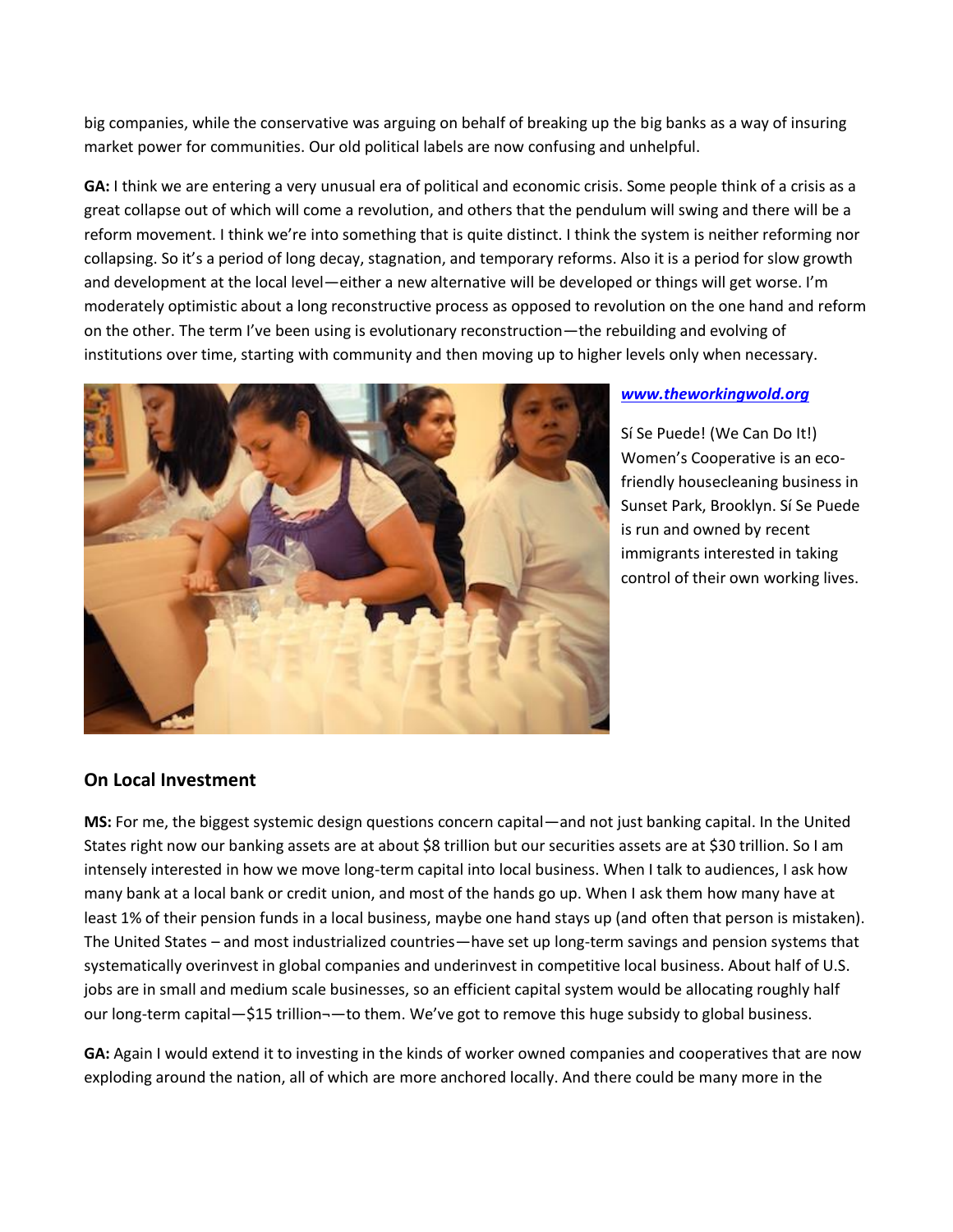direction that we're talking about to sustain and support certain private activities and private investment strategies. So that's a big part of the puzzle: how you begin moving capital in another direction.

**MS:** I agree we need to make it easier for Americans to invest in local securities or co-op shares. We also need to create local stock markets that enable people to buy and sell those shares. (A company I'm working with now, Mission Markets, is actually beginning to do this.) And we need local investment funds that place these liquid local securities into diversified portfolios, including mutual funds. It's an evolutionary process. In the United States we made an important first step last year when President Obama signed the JOBS Act. Once the Securities and Exchange Commission does its regulatory homework, small investors will find be more easily and inexpensively able to put money into small companies.

**GA:** Sure, but at some point, for instance with transportation, there's also going to be large-scale production. That production could be targeted to stabilize communities. And if you think at higher levels of scale, where there is going to be large public money spent anyway, it's necessary to think of our politics and long term policy in terms of longer "evolutionary reconstruction." We need to demand that large-scale technology be used in ways that stabilize communities, built primarily on the principle of cooperative and small business community stability.

## **On A New Systemic Vision**

**GA:** What we're talking about ultimately is a political movement as well. Unless a community sustaining vision at the local, national, regional, and international level builds political power around a new vision, the vision will not succeed.

**MS:** And it's not just the right vision of politics but a deeper abiding commitment from citizens to participate in it. The quality of the sustainable communities depends on the degree and sophistication of citizen engagement. We cannot have sustainable communities built on millions of couch potatoes. People need to step up and take control of their lives for sustainable communities to work.

**GA:** I want to underline that because when you get to national and regional structures that are much bigger, unless there is a powerful democratic movement built from the grassroots up with a different vision, power at the national level will subvert it. I've been giving a lot of thought recently to scale questions. We tend to forget how large the United States is, and that it presents peculiar problems for a community building vision. (You could drop Germany into Montana).To get participatory democracy it probably requires decentralization, and since most states are probably too small and the country too big, that means regional restructuring will ultimately be necessary.

**MS:** Obama's healthcare initiative might have found more political support if he had tried, more modestly, just to facilitate regional experiments. Maybe the state of Rhode Island is too small to launch its own single-payer healthcare system, but perhaps a regional consortium of New England states could have done so. When you look at Sweden or other countries in northern Europe, we're really talking about 5 to15 million people who have made successful single-payer systems work. And if a bunch of conservative plains states wanted to create great medical savings accounts, following the advice of the Heritage Foundation, great! I think a number of the problems that we face in this country are sufficiently complex, and the politics sufficiently polarized, that the